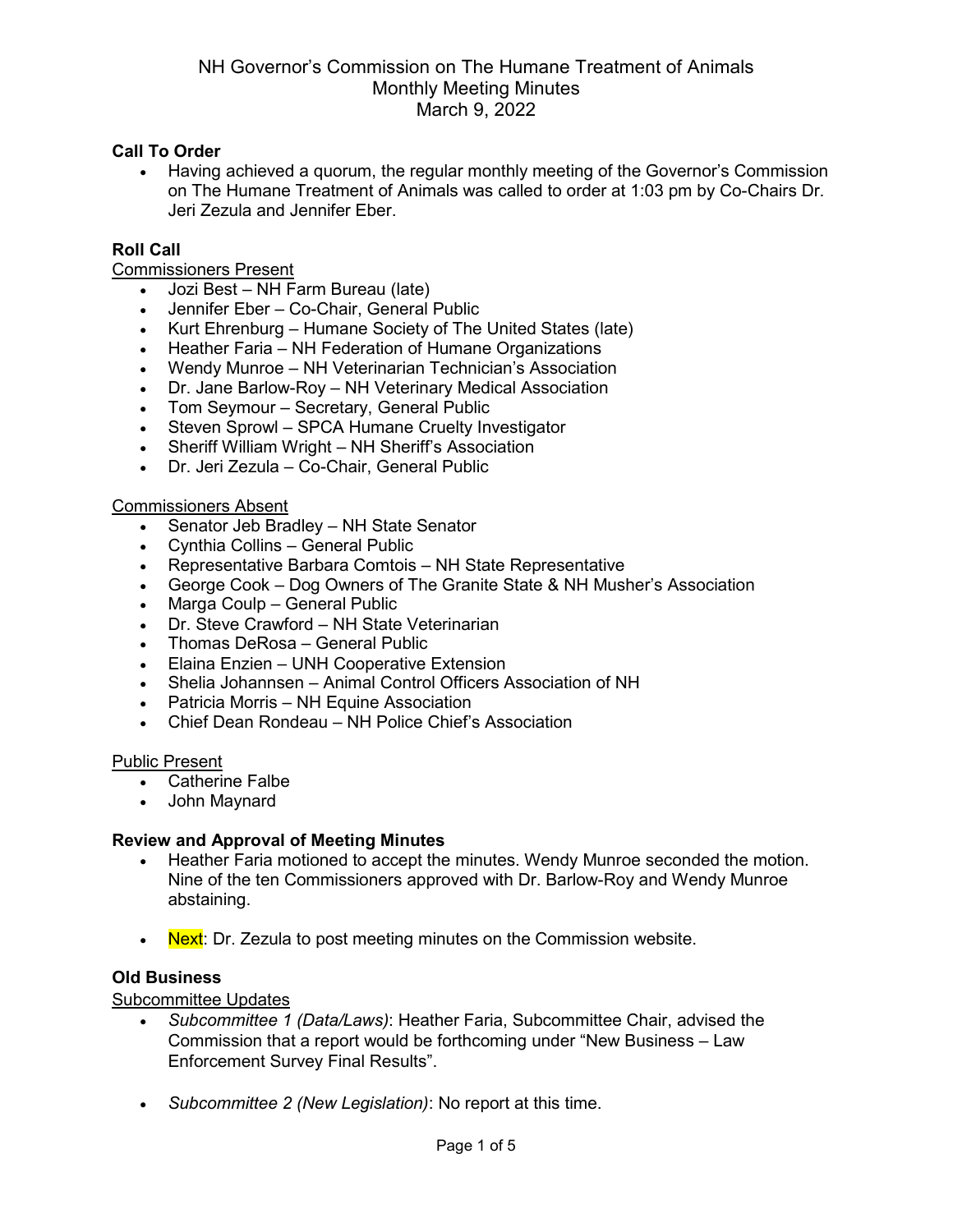- *Subcommittee 3 (ACO Reporting)*: Wendy Munroe sees the potential for new survey questions for ACO use. Wendy plans to cover this with Jennifer Eber. As was agreed in last month's meeting, there is a need for more ACO research regarding applicable state laws. Jennifer Eber suggested the development of a short educational piece about ACO activity and responsibilities to help develop possible actionable items and questions. Sheriff Wright noted that RSAs lack definition regarding ACOs and that there is a lack of RSA controls and organization. Steve Sprowl said many towns are controlling and funding ACO functions, but many ACOs lack authority and adequate training. Steve also said that Maine requires ACO attend police academy training. Jennifer Eber thought we should compare other state requirements to see what they do and what might fit NH. Sheriff Wright thought perhaps something approximating county controls and organization might work well. Dr. Jane Barlow-Roy thought that a county co-op effort would be far more helpful than current arrangements. Jennifer Eber mentioned that we had had prior discussions about a lead prosecutor at the NH DOJ assigned to animal cruelty cases.
- *Subcommittee 4 (Training)*: No report at this time.
- *Subcommittee 5 (Legislation Tracking)*: Please refer to "Legislative Update" under New Business, below…

## Right to Know Request for Cost of Care Information

- Dr. Jeri Zezula questioned about the differing fees established in the cost of care fund where the cost of care for small animals seemed high. Dr. Jane Barlow-Roy advised costs could be justified depending on specific circumstances. Heather Faria and Jennifer Eber questioned if the timing was good for discussion with only one application on file and Dr Crawford being absent. The Commissioners agreed this was a topic best suited for when Dr. Crawford was in attendance and when we had additional information. Steve Sprowl asked where do the funds came from as he was concerned that that Cost of Care was alleviating defendants from paying. It was explained that fees are derived from the State and are replenished if defendant is ordered and does pay restitution. The fund offers relief for immediate municipal, shelter, and veterinary are costs.
- Next: Hold topic for Dr. Crawford and additional information on Cost of Care.

## Correspondence with Governor's Office

• Jennifer Eber has requested advice regarding a replacement for Gary Lambert who had represented the NH Sportsmen/women. Jennifer also asked if the Commission was permitted to support and work to revise divorce laws regarding the ability to amend divorce decrees with regard to companion animals.. Jennifer has yet to hear back from the Governor's Office on either topic.

# **New Business**

Legislative Update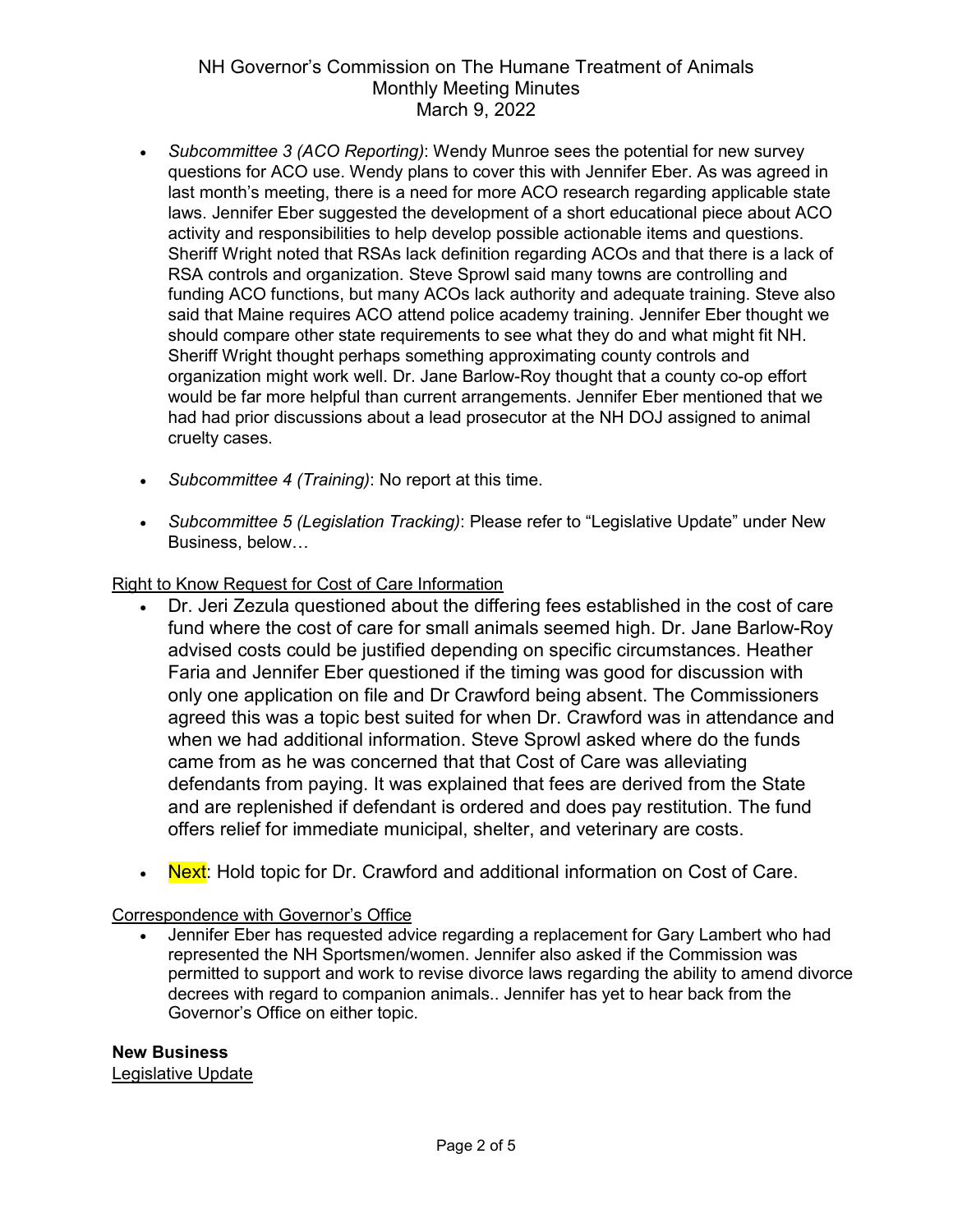- HB 1226 (Prohibiting Declawing of Cats) Dr. Jane Barlow-Roy reminded the Commission that this bill was designated as Inexpedient to Legislate and will not be moving forward. Kurt Ehrenburg had previously reported that the possible criminal penalties for veterinarians was a major sticking point.
- HB 1433 (Penalties for Poisoning of Dogs): This Commission elected to support this legislation. The House committee is still reviewing.
- HB 1186 (Companion Animals During States of Emergency): Kurt Ehrenburg told this Commission that the amended bill has been designated as "Ought to Pass" and has been placed on the Consent Calendar.
- HB 1107 (Establish Committee to Study Renting / Leasing to Pet Owners) has been designated as Inexpedient to Legislate.
- HB 1066 (Cyno-Bacteria Blooms) was amended and will move forward.
- All other legislation on this Commission's watch list is still in Committee. There was discussion about the gray squirrel hunting season and proposed legislation. It was noted that this bill is not in our Executive Order purview.

Law Enforcement Survey (Final Results)

- Heather Faria, Dr. Steve Crawford, and Tom Seymour performed a review of the survey results on Tuesday, 8 March 2022. Several key points were highlighted and are discussed below.
- Tom Seymour advised the Commission that the response rate did not provide a statistically valid representation of the population surveyed. It is accepted that a response rate of 10% is border line and 20% would be more appropriate. Tom also mentioned that email surveys have become most prevalent, and many are bombarded daily. Kurt Ehrenburg felt the response was good for an email survey and thought we should move forward. Jennifer Eber wondered how the Commission could solicit more responses. Should the survey be resent, re-written, condensed, or incentive added to obtain more responses?
- Dr. Jane Barlow-Roy asked how these numbers compare with NIBRS. Heather Faria noted that both indicated that cruelty and neglect issues are not a large NH issue. Heather pointed out that responses clearly showed that nearly 50% choose to involve outside resources when drawn into cruelty / neglect cases. Heather also pointed out that both the survey and NIBRS support the ideas presented in the earlier discussion of Subcommittee 3 where a larger state-wide network of qualified investigators would help smooth the investigation processes.
- Tom Seymour brought Dr. Steve Crawford's point that the Governor had earlier suggested he might consider establishing a task force with the intent of coordinating cruelty / neglect cases if it were a budget year because of the funding that would be required. Tom followed up reminding everyone that we are at the point where the Commission should not let much time pass – if the Commission decides to promote such a request. Otherwise, it would be another 2-3 years before the budget year.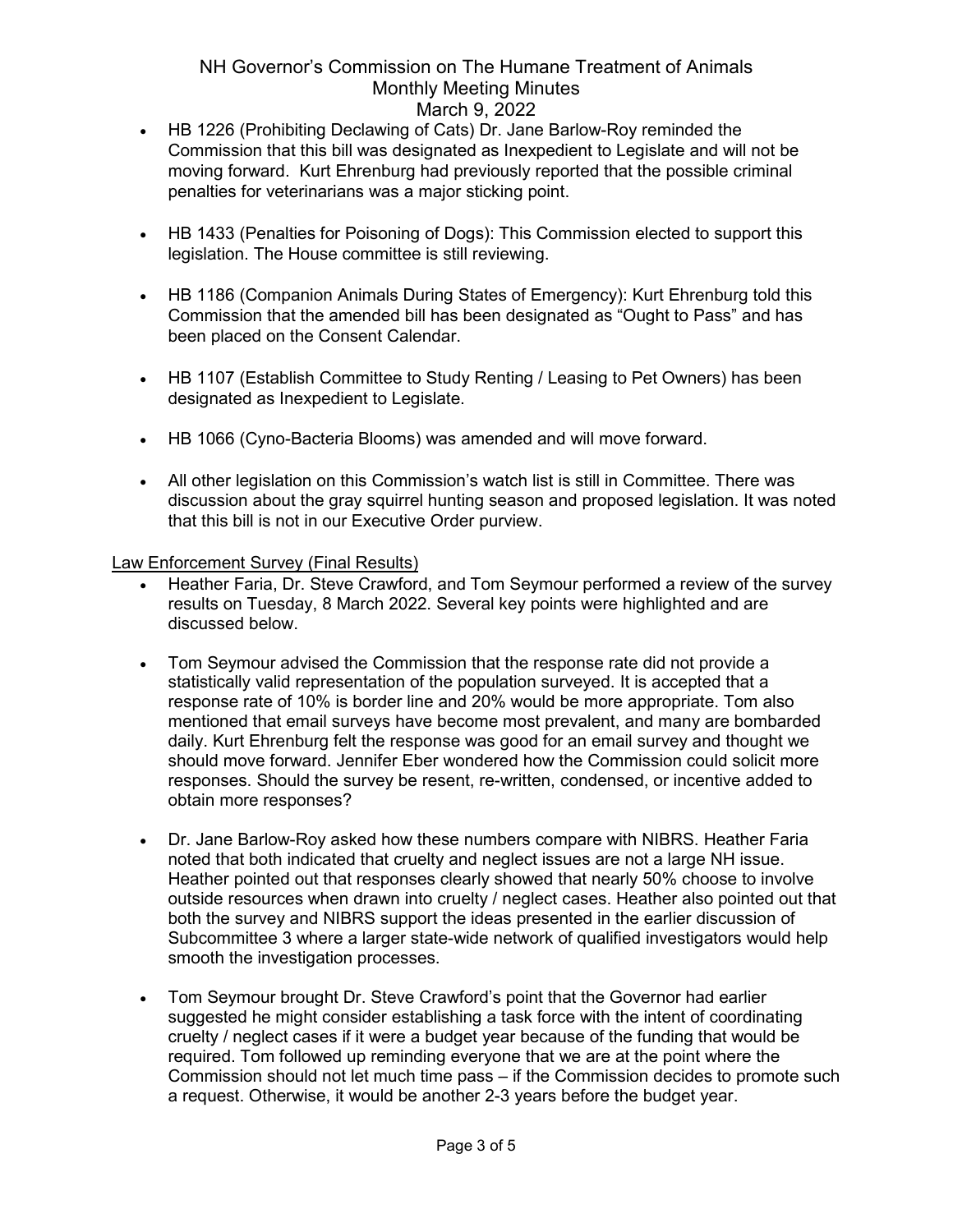- Sheriff Wright said that intent is a major influence on decision by law enforcement when deciding what steps to take as criminal intent is difficult to prove. If criminal intent is not clearly demonstrated, on-site education is usually conducted. What NIBRS data there is not well supported due to the lack of communication and connectivity between law enforcement agencies at the municipal, county, and state levels.
- Steve Sprowl supported Sheriff Wright's remarks noting that the survey does not truly reflect his experiences. Steve routinely receives 40-60 calls a month, but when contacting municipal police chiefs many, if not most, will decline to become involved. Sheriff Wright also agrees that the incidents are under reported. The Sheriff also said he prefers calling for support. He said he finds other officers do not know the laws well enough to get involved or how to proceed. He said this is complicated by the everchanging nature of NH RSAs.
- Jozi Best asked for the Commission to complete survey. Dr. Jane Barlow-Roy felt the answers would be skewed by each Commissioner's background. Dr. Jeri Zezula and Jennifer Eber felt this might be a more appropriate activity for a future follow-up survey.
- Next: Homework Subcommittee 1 to review and provide overall perspectives of the results. Entire committee to consider what other information might we like to see and how we wish to use the survey results.

## Reports on any Cruelty Cases

• No reports at this time.

## Correspondence to The Commission:

• Correspondence was received from two individuals, both of whom attended this meeting. Please see "Comments from Members/Guests" section below.

## **Comments from Members/Guests**

- Catherine Falbe provided a follow up on her daughter's difficulties with shared custody of a dog as a result of a divorce decree (Please reference the Commission's meeting minutes for February 2022 for specifics). Ms. Falbe reported that suggestions made by Chief Rondeau did not offer any relief or improvement. Where the courts have not provided relief, they are now pursuing legislative action to amend / revise NH RSA 458:16-a allowing courts to modify divorce settlement agreements taking into account the care and well-being of the animal. Ms. Falbe also expressed her appreciation for this Commission's time and compassion while talking with her and her daughter.
- Next: Jennifer will obtain more information from Ms. Falbe and follow-up with the Governor's Office on taking action to support any proposed legislation.
- John Maynard is retired military and recently returned to NH to work his own farm. He struggles with animal density on other properties throughout NH. John said if one is engaged with FDA programs, lands are evaluated by the FDA for density. He sees another farmer abutting his farm that seems to overload his land with animals. Such high-density rates can promote respiratory disease, the